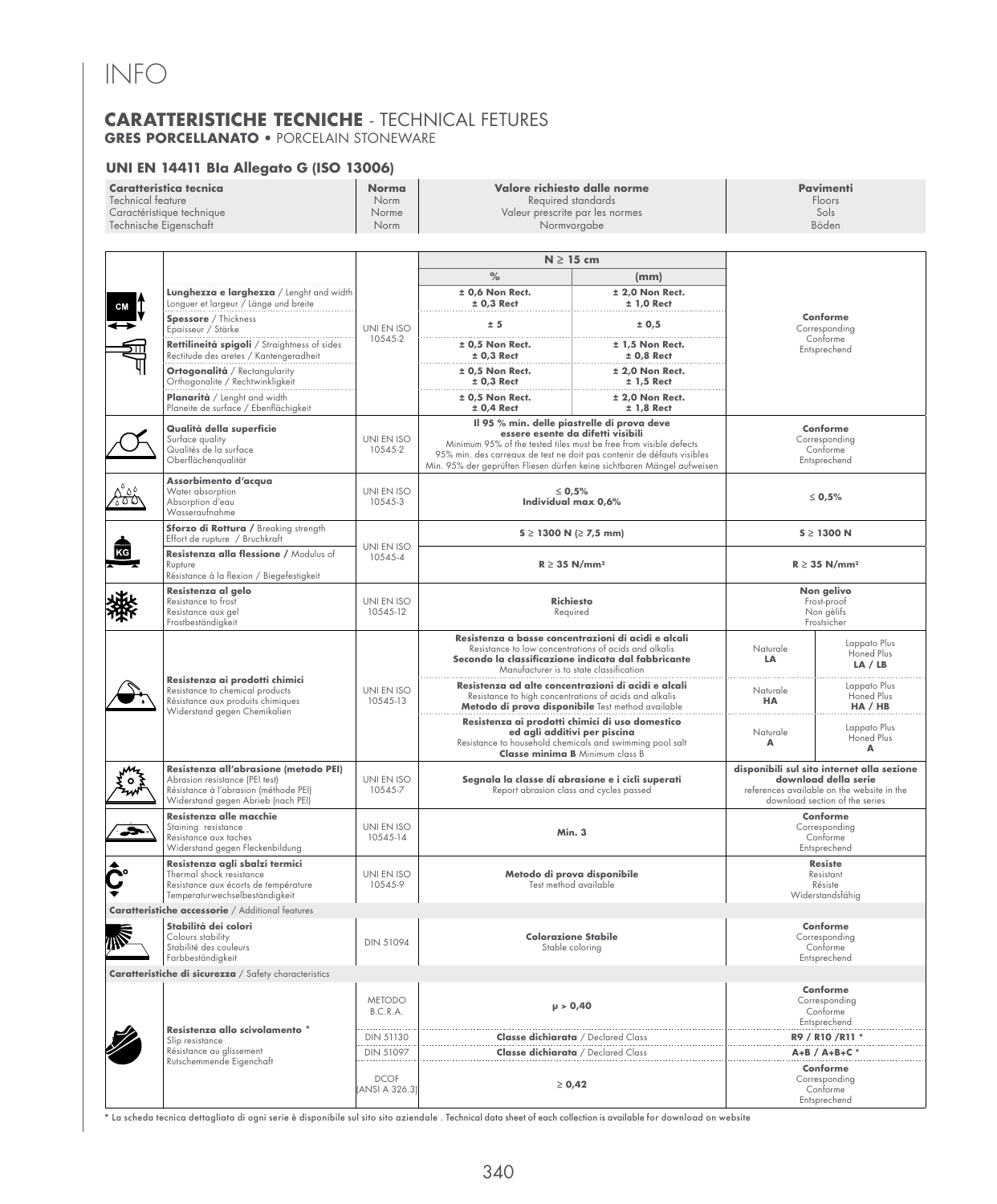## **CARATTERISTICHE TECNICHE** - TECHNICAL FETURES **GRES PORCELLANATO** • PORCELAIN STONEWARE

### **UNI EN 14411 BIa Allegato G (ISO 13006)**

| Caratteristica tecnica<br>Technical feature<br>Caractéristique technique<br>Technische Eigenschaft |                                                                                                                                                        | <b>Norma</b><br>Norm<br>Norme<br>Norm | Valore richiesto dalle norme<br>Required standards<br>Valeur prescrite par les normes<br>Normvorgabe                                                                                                                                                                                                       |                                   | spessorati                                                                                                                                         |  |
|----------------------------------------------------------------------------------------------------|--------------------------------------------------------------------------------------------------------------------------------------------------------|---------------------------------------|------------------------------------------------------------------------------------------------------------------------------------------------------------------------------------------------------------------------------------------------------------------------------------------------------------|-----------------------------------|----------------------------------------------------------------------------------------------------------------------------------------------------|--|
|                                                                                                    | Lunghezza e larghezza / Lenght and width                                                                                                               |                                       | $N \geq 15$ cm<br>$\frac{9}{6}$<br>± 0,6 Non Rect.                                                                                                                                                                                                                                                         | (mm)<br>$±$ 2,0 Non Rect.         |                                                                                                                                                    |  |
| CM                                                                                                 | Longuer et largeur / Länge und breite<br>Spessore / Thickness<br>Epaisseur / Stärke                                                                    | UNI EN ISO                            | $± 0,3$ Rect<br>± 5                                                                                                                                                                                                                                                                                        | $± 1,0$ Rect<br>± 0,5             | Conforme<br>Corresponding                                                                                                                          |  |
|                                                                                                    | Rettilineità spigoli / Straightness of sides<br>Rectitude des aretes / Kantengeradheit                                                                 | 10545-2                               | $±$ 0,5 Non Rect.<br>$± 0,3$ Rect                                                                                                                                                                                                                                                                          | $± 1.5$ Non Rect.<br>$± 0.8$ Rect | Conforme<br>Entsprechend                                                                                                                           |  |
|                                                                                                    | Ortogonalità / Rectangularity<br>Orthogonalite / Rechtwinkligkeit                                                                                      |                                       | $±$ 0.5 Non Rect.<br>$± 0,3$ Rect                                                                                                                                                                                                                                                                          | $±$ 2,0 Non Rect.<br>$± 1,5$ Rect |                                                                                                                                                    |  |
|                                                                                                    | Planarità / Lenght and width<br>Planeite de surface / Ebenflächigkeit                                                                                  |                                       | $±$ 0,5 Non Rect.<br>$± 0,4$ Rect                                                                                                                                                                                                                                                                          | $±$ 2,0 Non Rect.<br>$± 1,8$ Rect |                                                                                                                                                    |  |
|                                                                                                    | Qualità della superficie<br>Surface quality<br>Qualités de la surface<br>Oberflächengualität                                                           | UNI EN ISO<br>10545-2                 | Il 95 % min. delle piastrelle di prova deve<br>essere esente da difetti visibili<br>Minimum 95% of the tested tiles must be free from visible defects<br>95% min. des carreaux de test ne doit pas contenir de défauts visibles<br>Min. 95% der geprüften Fliesen dürfen keine sichtbaren Mängel aufweisen |                                   | Conforme<br>Corresponding<br>Conforme<br>Entsprechend                                                                                              |  |
| <u>sos</u>                                                                                         | Assorbimento d'acqua<br>Water absorption<br>Absorption d'eau<br>Wasseraufnahme                                                                         | UNI EN ISO<br>10545-3                 | $\leq 0.5\%$<br>Individual max 0,6%                                                                                                                                                                                                                                                                        |                                   | ≤ 0,5%                                                                                                                                             |  |
|                                                                                                    | Sforzo di Rottura / Breaking strength<br>Effort de rupture / Bruchkraft                                                                                |                                       | $S \ge 1300$ N (≥ 7,5 mm)                                                                                                                                                                                                                                                                                  |                                   | $S \geq 1300$ N                                                                                                                                    |  |
| Resistenza alla flessione / Modulus of<br>Rupture<br>Résistance à la flexion / Biegefestigkeit     |                                                                                                                                                        | UNI EN ISO<br>10545-4                 | $R \geq 35$ N/mm <sup>2</sup>                                                                                                                                                                                                                                                                              |                                   | $R \geq 35$ N/mm <sup>2</sup>                                                                                                                      |  |
|                                                                                                    | Resistenza al gelo<br>Resistance to frost<br>Resistance aux gel<br>Frostbeständigkeit                                                                  | UNI EN ISO<br>10545-12                | <b>Richiesto</b><br>Required                                                                                                                                                                                                                                                                               |                                   | Non gelivo<br>Frost-proof<br>Non gèlifs<br>Frostsicher                                                                                             |  |
|                                                                                                    | Resistenza ai prodotti chimici<br>Resistance to chemical products<br>Résistance aux produits chimiques<br>Widerstand gegen Chemikalien                 | UNI EN ISO<br>10545-13                | Resistenza a basse concentrazioni di acidi e alcali<br>Resistance to low concentrations of acids and alkalis<br>Secondo la classificazione indicata dal fabbricante<br>Manufacturer is to state classification                                                                                             |                                   | LA                                                                                                                                                 |  |
|                                                                                                    |                                                                                                                                                        |                                       | Resistenza ad alte concentrazioni di acidi e alcali<br>Resistance to high concentrations of acids and alkalis<br>Metodo di prova disponibile Test method available                                                                                                                                         |                                   | HА                                                                                                                                                 |  |
|                                                                                                    |                                                                                                                                                        |                                       | Resistenza ai prodotti chimici di uso domestico<br>ed agli additivi per piscina<br>Resistance to household chemicals and swimming pool salt<br>Classe minima B Minimum class B                                                                                                                             |                                   | Α                                                                                                                                                  |  |
| O.                                                                                                 | Resistenza all'abrasione (metodo PEI)<br>Abrasion resistance (PEI test)<br>Résistance à l'abrasion (méthode PEI)<br>Widerstand gegen Abrieb (nach PEI) | UNI EN ISO<br>10545-7                 | Segnala la classe di abrasione e i cicli superati<br>Report abrasion class and cycles passed                                                                                                                                                                                                               |                                   | disponibili sul sito internet alla sezione<br>download della serie<br>references available on the website in the<br>download section of the series |  |
| حجب                                                                                                | Resistenza alle macchie<br>Staining resistance<br>Resistance aux taches<br>Widerstand gegen Fleckenbildung                                             | UNI EN ISO<br>10545-14                | Min. 3                                                                                                                                                                                                                                                                                                     |                                   | Conforme<br>Corresponding<br>Conforme<br>Entsprechend                                                                                              |  |
|                                                                                                    | Resistenza agli sbalzi termici<br>Thermal shock resistance<br>Resistance aux écorts de température<br>Temperaturwechselbeständigkeit                   | UNI EN ISO<br>10545-9                 | Metodo di prova disponibile<br>Test method available                                                                                                                                                                                                                                                       |                                   | <b>Resiste</b><br>Resistant<br>Résiste<br>Widerstandsfähig                                                                                         |  |
|                                                                                                    | Caratteristiche accessorie / Additional features                                                                                                       |                                       |                                                                                                                                                                                                                                                                                                            |                                   |                                                                                                                                                    |  |
| 修                                                                                                  | Stabilità dei colori<br>Colours stability<br>Stabilité des couleurs<br>Farbbeständigkeit                                                               | <b>DIN 51094</b>                      | <b>Colorazione Stabile</b><br>Stable coloring                                                                                                                                                                                                                                                              |                                   | Conforme<br>Corresponding<br>Conforme<br>Entsprechend                                                                                              |  |
|                                                                                                    | <b>Caratteristiche di sicurezza</b> / Safety characteristics                                                                                           |                                       |                                                                                                                                                                                                                                                                                                            |                                   |                                                                                                                                                    |  |
|                                                                                                    | Resistenza allo scivolamento<br>Slip resistance<br>Résistance au glissement<br>Rutschemmende Eigenchaft                                                | <b>METODO</b><br>B.C.R.A.             | $\mu > 0,40$                                                                                                                                                                                                                                                                                               |                                   | Conforme<br>Corresponding<br>Conforme<br>Entsprechend                                                                                              |  |
|                                                                                                    |                                                                                                                                                        | DIN 51130                             | <b>Classe dichiarata</b> / Declared Class                                                                                                                                                                                                                                                                  |                                   | <b>R11</b>                                                                                                                                         |  |
|                                                                                                    |                                                                                                                                                        | DIN 51097                             | <b>Classe dichiarata</b> / Declared Class                                                                                                                                                                                                                                                                  |                                   | $A + B + C$<br>Conforme                                                                                                                            |  |
|                                                                                                    |                                                                                                                                                        | <b>DCOF</b><br>(ANSI A 326.3)         | $\geq 0,42$                                                                                                                                                                                                                                                                                                |                                   | Corresponding<br>Conforme<br>Entsprechend                                                                                                          |  |

La scheda tecnica dettagliata di ogni serie è disponibile sul sito sito aziendale . Technical data sheet of each collection is available for download on website